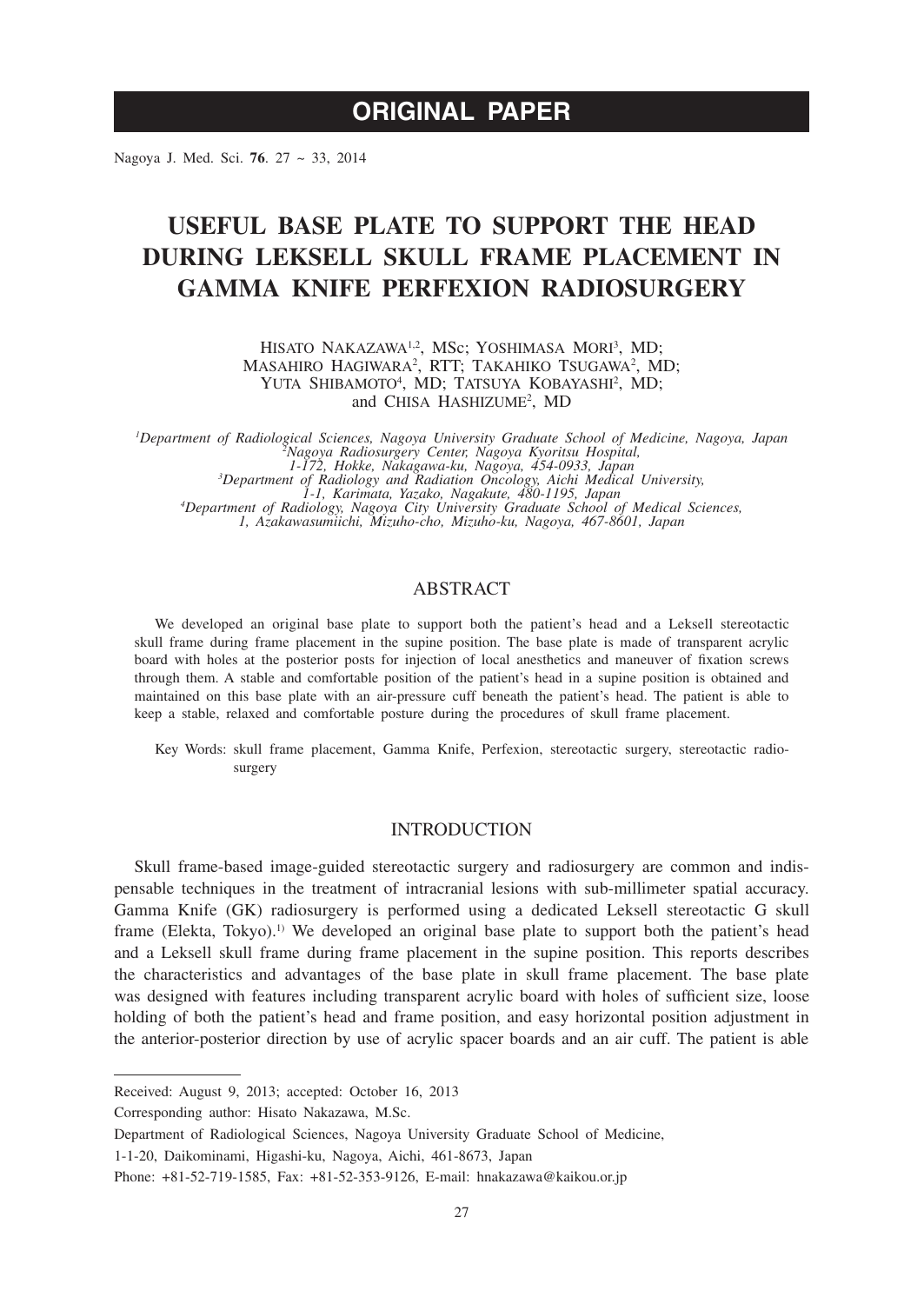to keep a stable, relaxed and comfortable posture during the procedures of skull frame placement.

# FEATURES OF ORIGINAL BASE PLATE

#### *Parts of base plate*

The base plate system consists of a bottom plate, a top plate, and some spacer plates placed between them. All plates are made of transparent acrylic boards with two holes of sufficient size for injection of local anesthetics and maneuver of fixation screws through them on both sides at the posterior posts (Fig. 1a). The length of the bottom plate is adjusted to about half the length of the back plate of the commercially-available ordinal stretcher (Paramount Bed Co., Tokyo) (Fig. 2a), so as not to disturb the half-head-up position when it is needed. The width of the bottom plate is the same as that of the stretcher. A top board with a frame support is placed for the skull frame to keep it standing during the frame fixation procedure (Fig. 2b). Acrylic spacer boards with thicknesses of 10 and 20 mm can be mounted between the bottom plate and the top plate (Fig. 2c), to achieve a comfortable position of the patient's head and neck. An air cuff beneath the patient's head (Fig. 3a) provides fine adjustment of the horizontal head position (Fig. 3b).

### *Maneuver through the base holes of transparent acrylic boards*

All plates of the base plate system have a large hole of the same size. It is easy to administer a local anesthetic and maneuver quick fixation screws from an arbitrary direction to the patient's head (Fig. 4). During the skull frame fixation procedure, we usually mount a Leksell stereotactic indicator box on the frame, without using ear bars, to give the patient's head lateral support.

#### *Loose holding of the head and a skull frame with fine adjustment of the level of the head*

The top board equipped with a frame support part plays a simple role in loosely holding the patient's head and the skull frame (Fig. 1b). It is easy to adjust and maintain a good positional relationship between the front posts of the skull frame and the patient's facial plane, usually almost parallel, because position of the patient's head can be changed flexibly. A comfortable positional relationship between the patient's head and the frame is easy achieved.



**Fig. 1** The base plate for skull frame placement (a). A Leksell skull frame is placed on the frame support parts of the top plate by trapping in the narrow gap between two acrylic plates (b).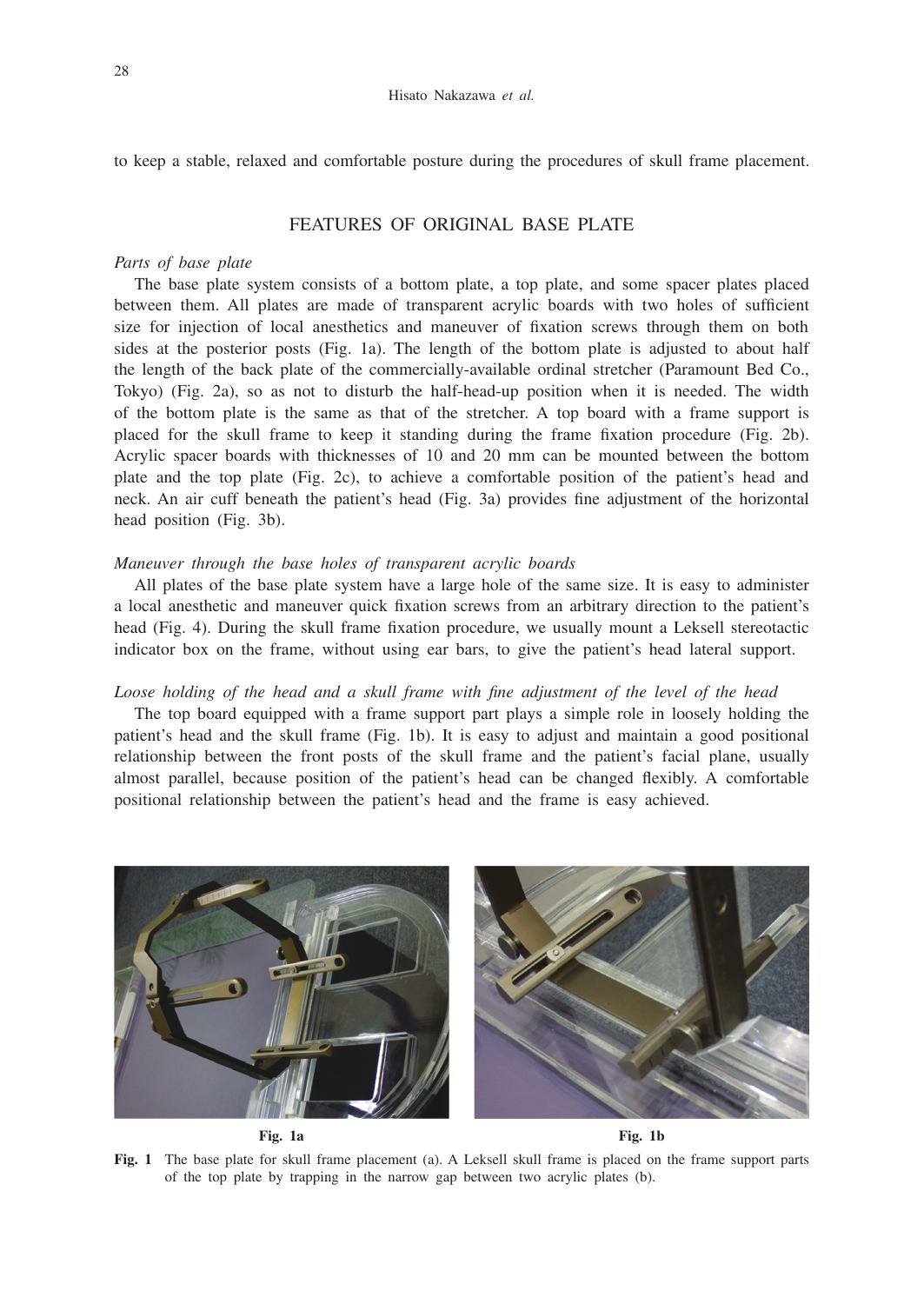



 $\overline{10}$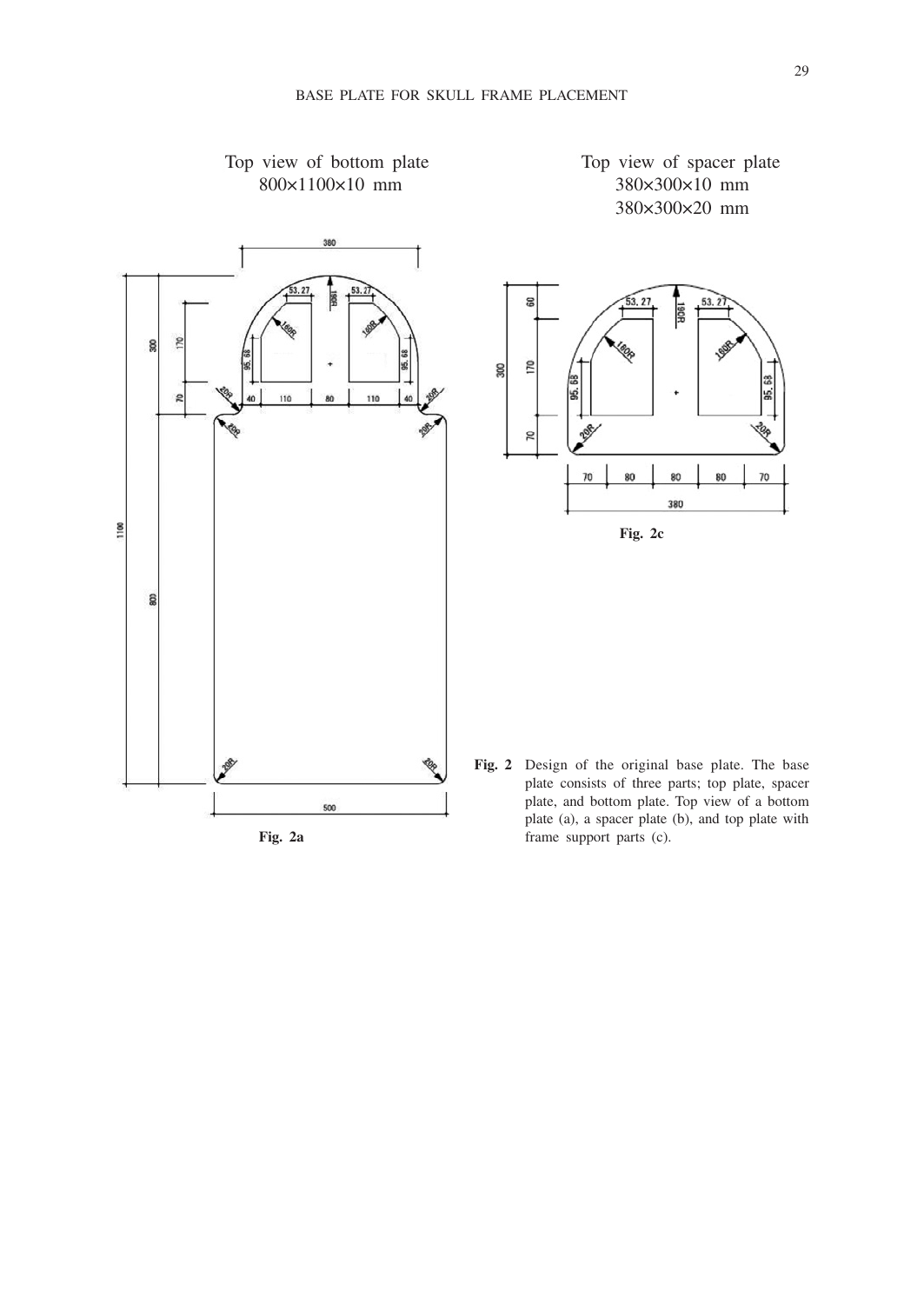



**Fig. 2b**



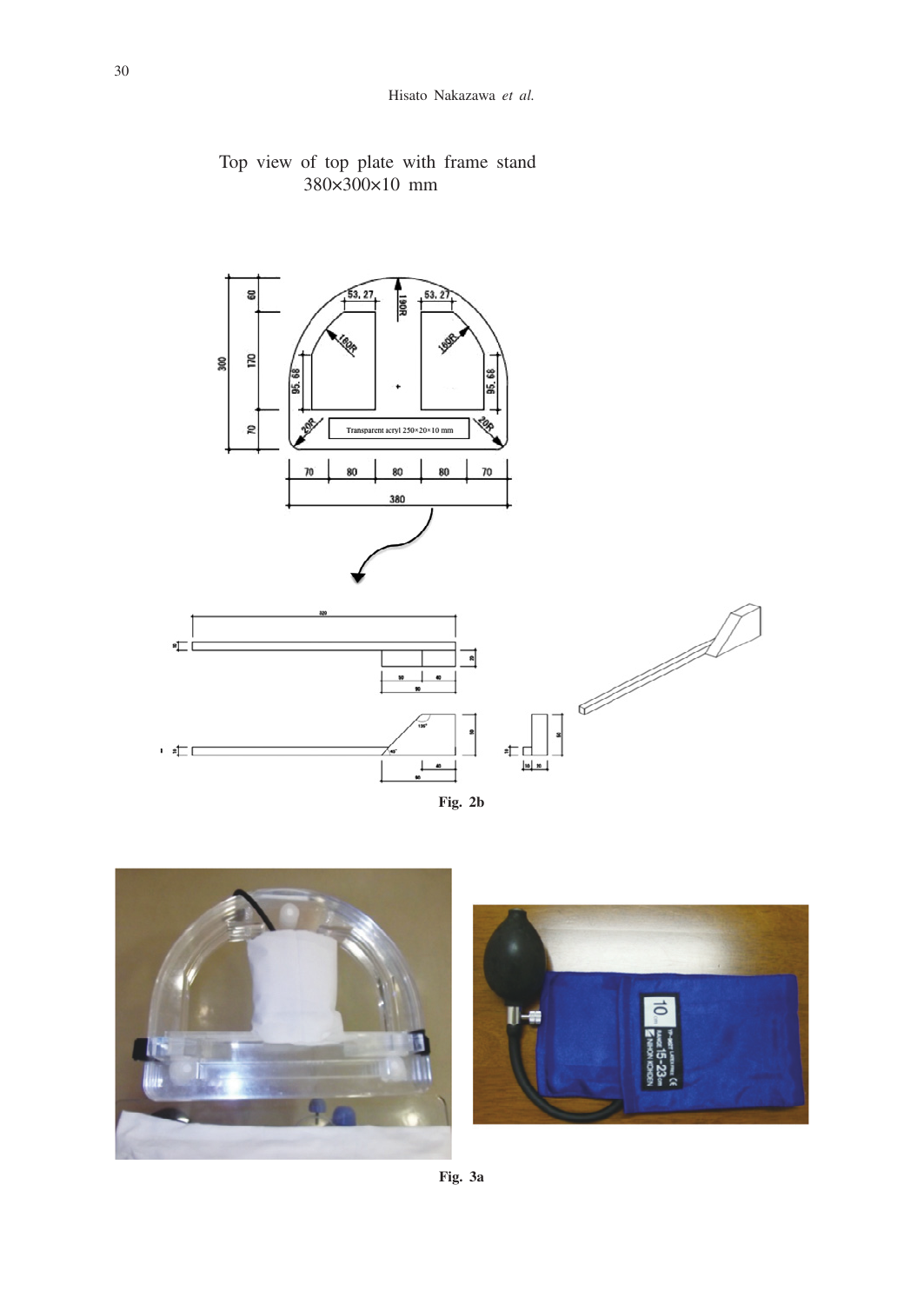

#### **Fig. 3b**

**Fig. 3** Technical features of the base plate. A comfortable position of patient's head and neck is achieved by changing the thickness of acrylic spacer plates. The air cuff adjusts head height more delicately than using the acrylic plates. Clinically, after rough position alignment among head, neck, and body, the physical relationship between head and frame is fixed by air cuff pressure. Some spacer boards and air-cuff (a). An illustration of adjustment for head and neck positioning using both the spacer boards and the air cuff-control (b).



**Fig. 4** Ease of procedural access to the occipital region. The large size of right and left holes enables injection of a local anesthetic and maneuvering of quick fixation screws for the occipital region.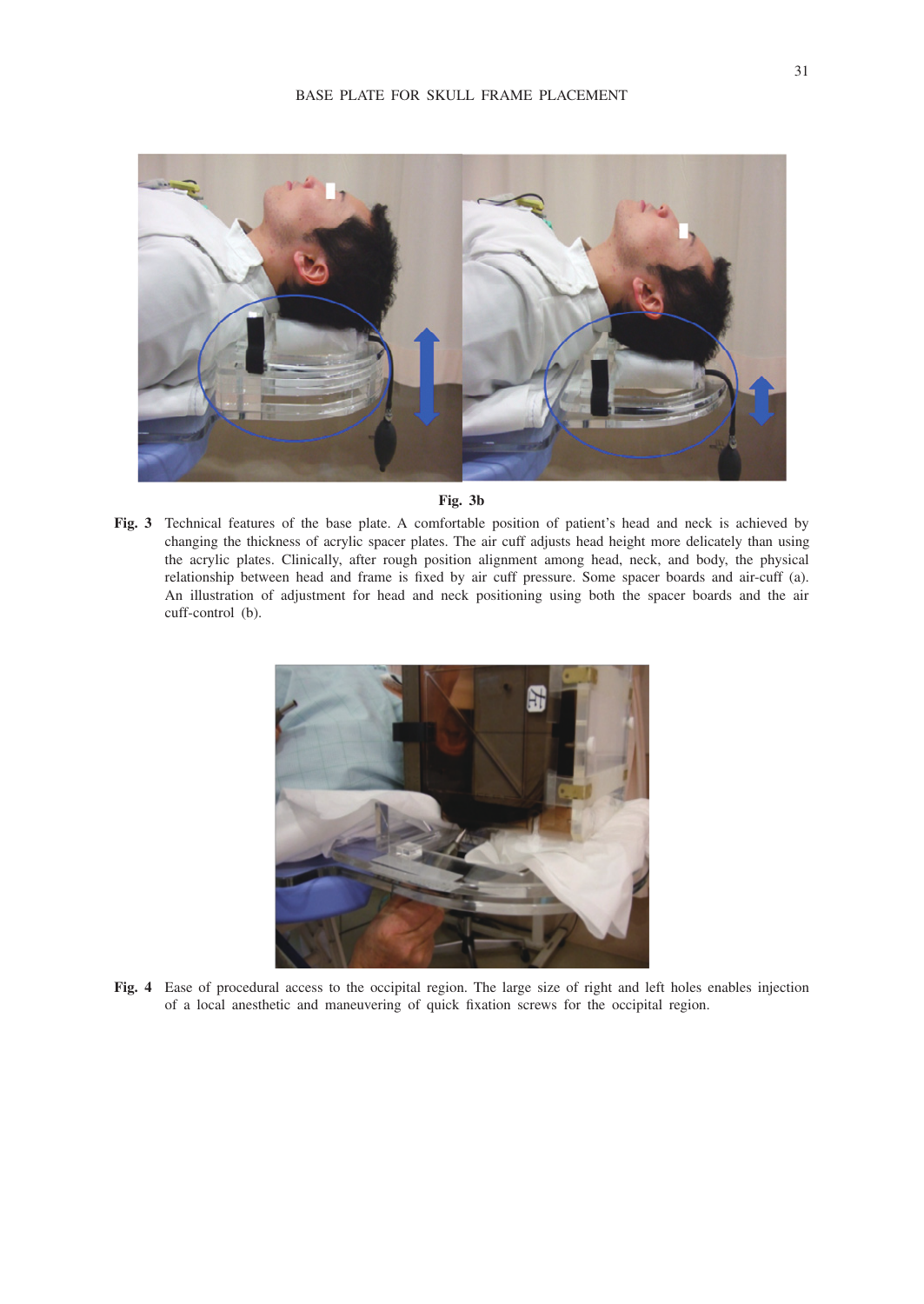

**Fig. 5** The collimator helmet shape of both model C (left) and Perfexion (PFX) (right). The accessible space of PFX is much wider than that of model C. Note that the treatable range in model C is as follows:  $x = 37.5$  to 162.5 mm,  $y = 30$  to 170 mm, and  $z = -11$  to 142 mm, while that in PFX is  $x = 20$  to 180 mm,  $y = 10$  to 190 mm, and  $z = -820$  to 167 mm.  $*$  This picture was provided by Elekta.

## DISCUSSION

An original base plate designed for clinical use in skull frame placement procedure was presented. We have already used this base plate system with more than 1,500 patients having metastatic brain tumors, acoustic schwannoma, pituitary adenoma, and so on, between October 2010 and February 2013. The base plate system has some merits. First, the transparent acrylic boards enable inspection from under the board. Second, the large holes in the plates provide enough room for sterilization and for local injection of anesthetics. Third, loose holding of both the patient's head and the skull frame is safer against unexpected rapid movements of the patient. Fourth, the spacer boards and air cuff control allow to take a comfortable, relaxed and stable posture for the patient. In addition, intravenous sedation under a supine position elicits an effect of easing the pain of the screw fixation.

Perfexion (PFX), the latest version of GK, is equipped with a broad cone-shaped collimator, totally different from model  $C^{24}$ ) The spatial treatment range of PFX is significantly wider (Fig. 5) than that of model C. Therefore, in most cases, strict control of skull frame placement is not necessary with PFX; it is sufficient to place the frame around the center of the patient's head, and the frame fixation procedures can be performed in the supine position. In most institutes offering GK treatment, skull frame placement is performed in a sitting position because it is easier to give local anesthetics and maneuver quick fixation screws for posterior post fixation at the occipital regions. However, a patient may feel uncomfortable and may develop hypotension and syncope more frequently while sitting. Previously, with GK model C, the hemispherical accessible space within the collimator was narrow. Skull frame placement had to be controlled more strictly to prevent collision between the patient's head, posts, or screws and the collimator helmet later during actual radiation delivery. When strict control of the spatial relationship between the patient's head and a skull frame is required, frame fixation in a sitting position is better, compared with that in a supine position.